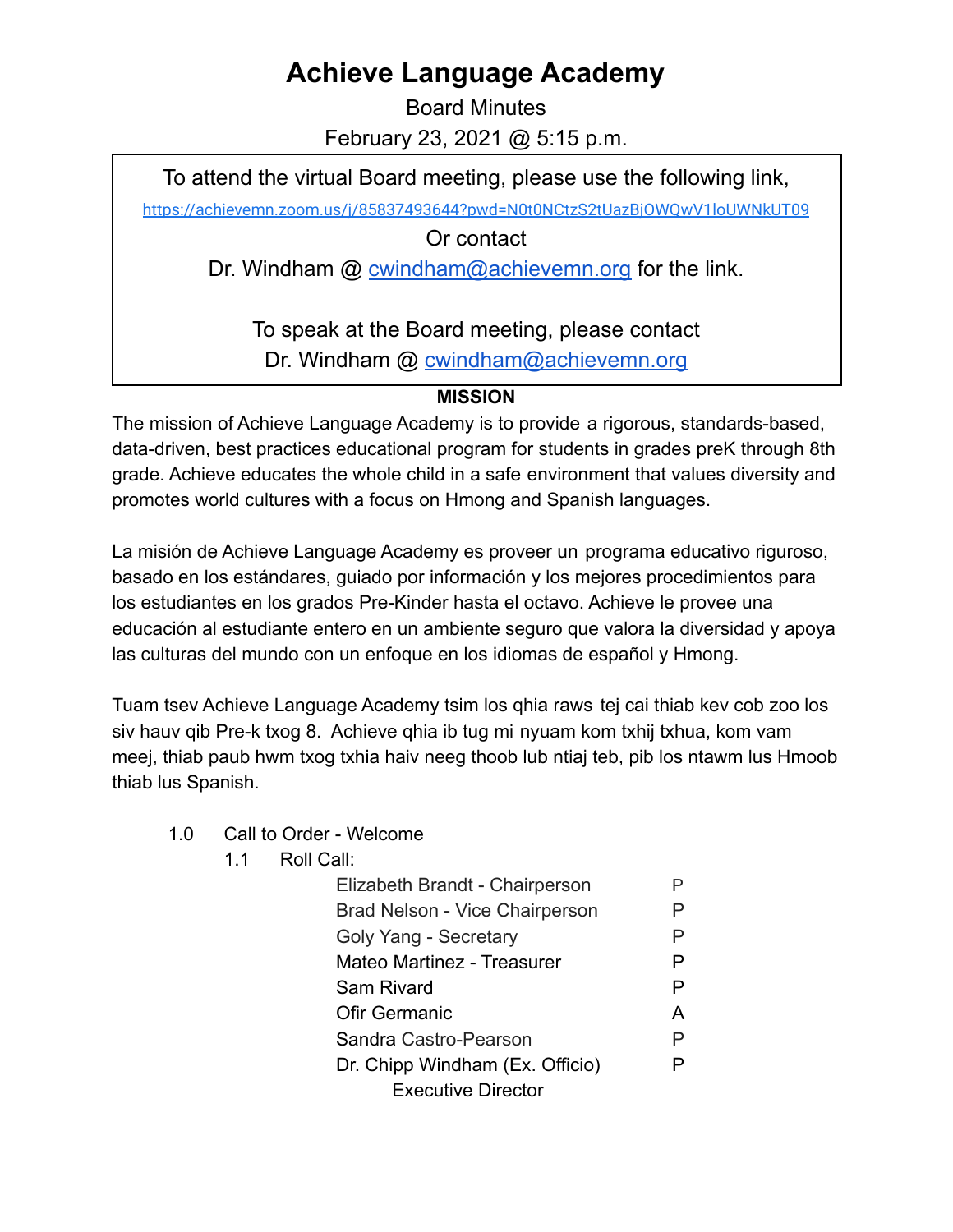Guests: Renee Schley, Amy Mace, Scott Woodington, Sara Bradfield, Amy Petshauer, Kate Snavely, Dania Whitney

- 1.2 Approval of the Order of the Agenda\*
	- 1.2.a Motion: To amend agenda to add possible actions taken after closed meeting. M/S/P:Sam/Brad (yes:Goly, Beth, Sam, Brad, Sandra)Passed
		- 1.2.b Motion: To approve the Order of the Agenda M/S/P:Sam/Beth (yes: Brad, Goly, Sandra, Sam, Beth)Passed
- 1.3 Pledge of Allegiance
- 1.4 Reading of the ALA Mission Statement
- 1.5 Conflict of Interest Disclosure
- 2.0 Information and Communications
	- 2.1 Public Comment
	- 2.2 Authorizer Comment
	- 2.3 Academic Data Training\* Dr. Giebink
	- 2.4 Executive Director Report\*

Summer School/EDL:after March board meeting, need to determine whether we want summer school, need to work out details

- 3.0 Approval of the Consent Agenda Motion: To approve the Consent Agenda M/S/P:Sam/Mateo(yes:Beth, Brad, Goly, Sandra, Sam, Mateo)Passed
	- 3.1 January Minutes\*
	- 3.2 Northwest Mutual Documentation\*
	- 3.3 Special Meeting Minutes January 13, 2021\*
	- 3.4 Special Meeting Minutes February 11, 2021\*
- 4.0 Business
	- 4.1 Governance
		- 4.1.a Strategic Plan\*

Motion: To approve the process of creating the new Achieve Language Academy strategic plan.

M/S/P:Goly,Sam(Yes:Beth,Mateo, Brad, Sandra, Goly, Sam)

4.1.b Data Collection Approval Motion: To approve the following individuals as Level Leader representatives of Achieve Language Academy during the strategic plan data gathering process.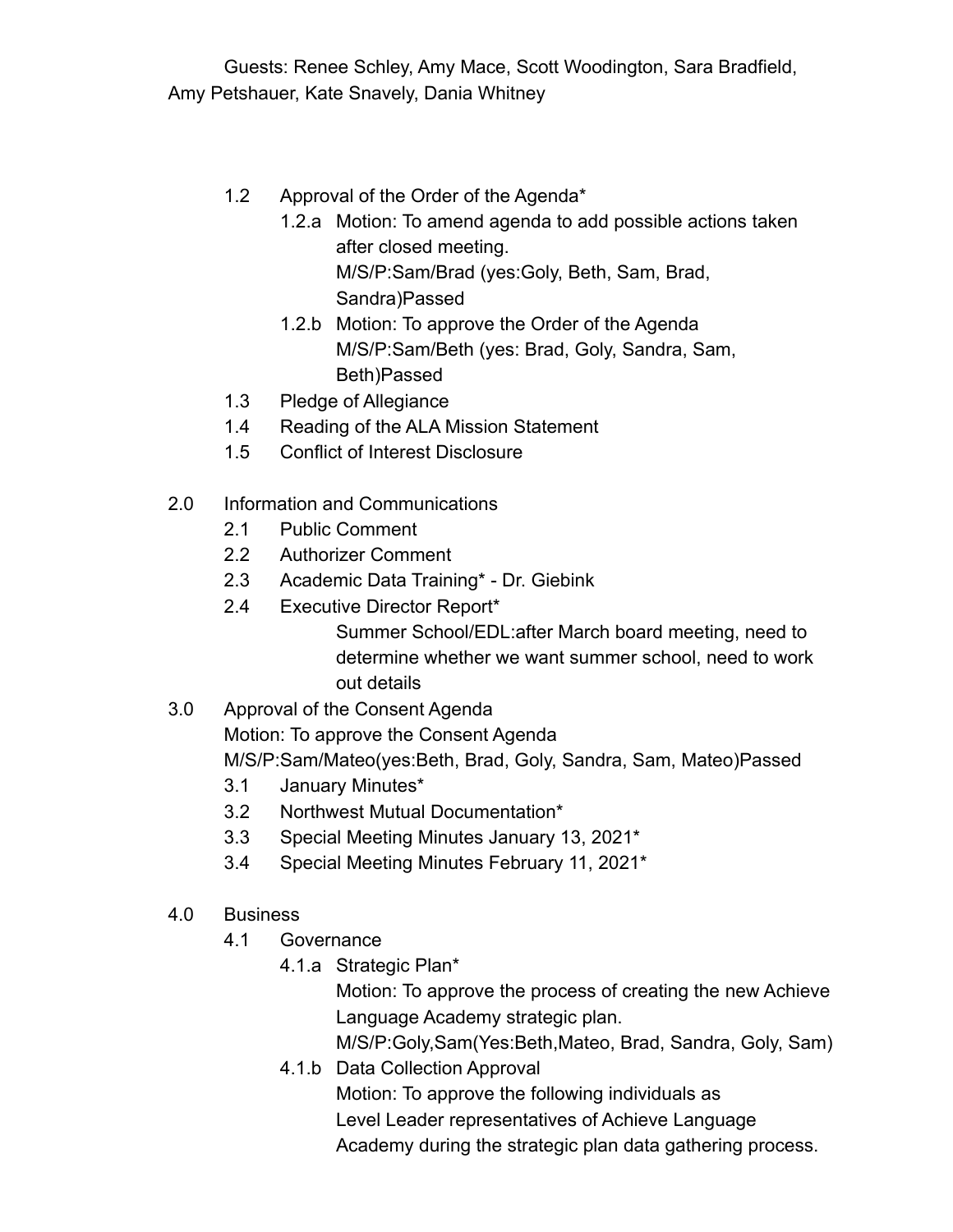This motion will allow for data to be collected on behalf of ALA, which will be used to help create goals for the strategic plan.

Beth Brandt

Renee Schley

Dr. Curtis Windham

M/S/P:Brad/Sandra(yes:Beth, Goly, Mateo, Sam)Passed

- 4.1.c Open Meetings with Committees Discussion
- 4.1.d Achieve Language Academy Building Company Board of **Directors**

Motion: To approve Kris Leverty as a member of the Board of Directors for the Achieve Language Academy Building Company.

M/S/P:Sam/Goly (yes:Beth, Mateo, Sandra, Brad, Sam, Goly)Passed

- 4.2 Finance
	- 4.2.a January Finance Report\*\*
	- 4.2.b Budget worksheets\*

Motion: To approve the usage of the newly created budget worksheet process for all board committees and administration departments.

M/S/P:Sam/Mateo (yes:Beth, Sandra, Goly, Brad, Sam, Mateo)Passed

4.2.c Approval process for Covid related expenditures. Motion: To approve the Executive Director (Dr. Curtis Windham) and Board Chairperson (Elizabeth Brandt) authorizing authority to approve upto \$50,000 for immediate Covid-19 related expenditures, to be taken from ESSR funds. If the Board Chairperson is not available, the Board Treasurer and Finance Chairperson (Mateo Martinez) will be authorized to grant approval. M/S/P:Sam/Brad(yes:Beth, Goly, Mateo, Sandra,

Sam,Brad)Passed

4.4 Operations

4.4.a Covid-19 Update

- 4.5 Academic
- 5.0 Policies
	- 5.1.a NEW POLICY Policy Adoption and Implementation of Policy Policy. (Governance Committee) First Read\*